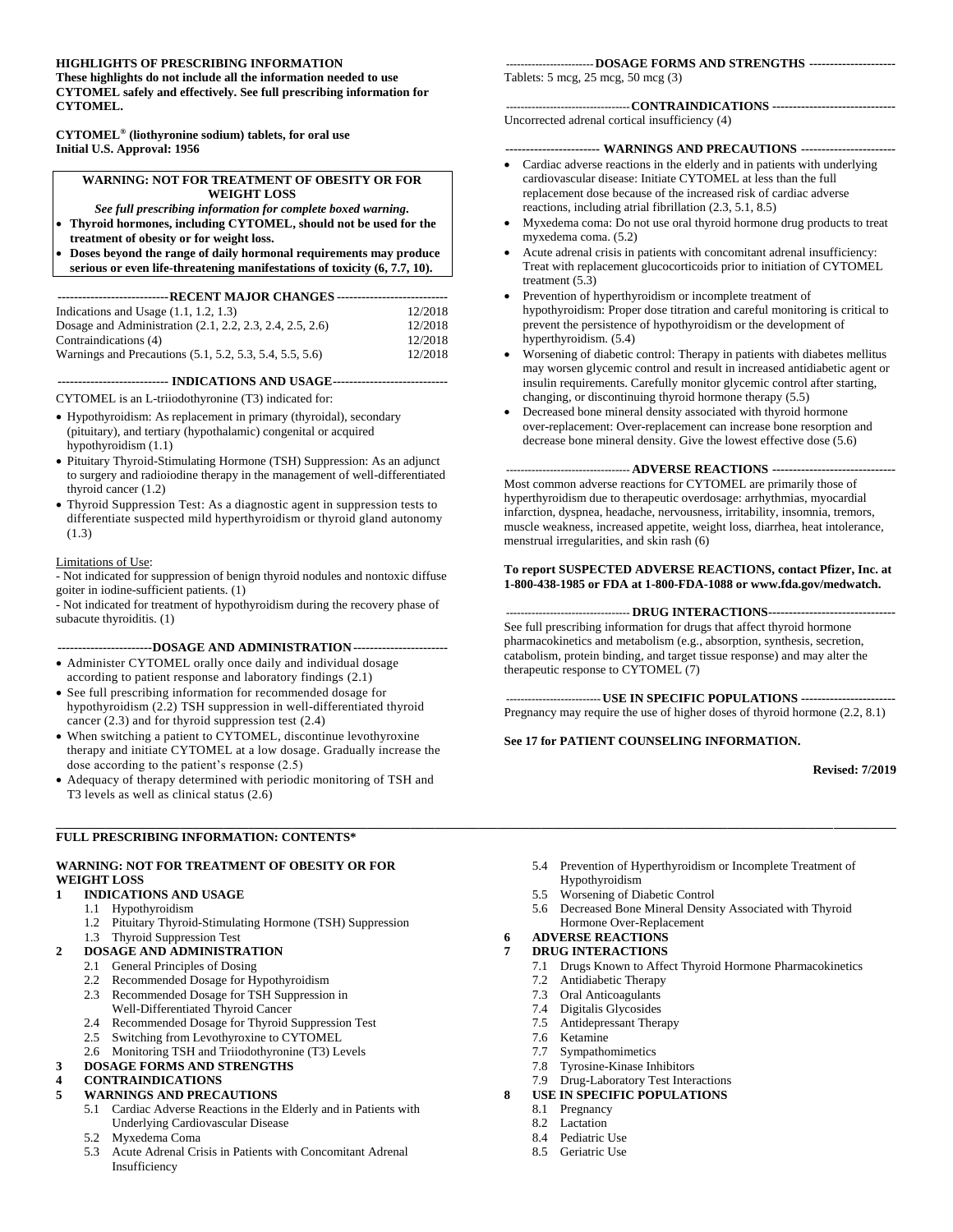**10 OVERDOSAGE**

- **11 DESCRIPTION**
- **12 CLINICAL PHARMACOLOGY**
	- 12.1 Mechanism of Action
	- 12.2 Pharmacodynamics
	- 12.3 Pharmacokinetics

**13 NONCLINICAL TOXICOLOGY**

- 13.1 Carcinogenesis, Mutagenesis, Impairment of Fertility **16 HOW SUPPLIED/STORAGE AND HANDLING**
- **17 PATIENT COUNSELING INFORMATION**
- 

\*Sections or subsections omitted from the full prescribing information are not listed.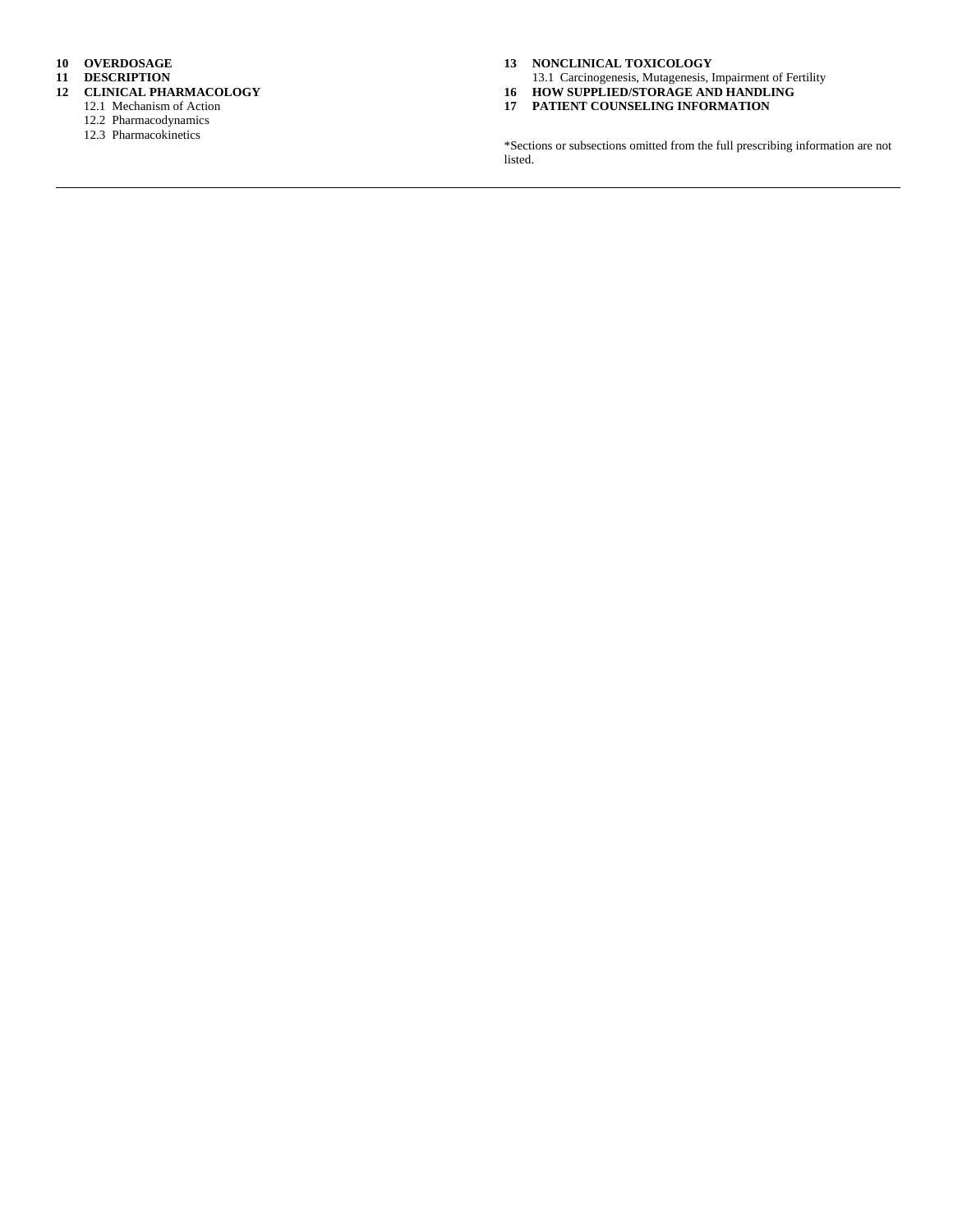# **WARNING: NOT FOR TREATMENT OF OBESITY OR FOR WEIGHT LOSS**

- **Thyroid hormones, including CYTOMEL, either alone or with other therapeutic agents, should not be used for the treatment of obesity or for weight loss.**
- **In euthyroid patients, doses within the range of daily hormonal requirements are ineffective for weight reduction.**
- **Larger doses may produce serious or even life-threatening manifestations of toxicity, particularly when given in association with sympathomimetic amines such as those used for their anorectic effects** *[see Adverse Reactions (6), Drug Interactions (7.7), and Overdosage (10)]***.**

# **1 INDICATIONS AND USAGE**

# **1.1 Hypothyroidism**

CYTOMEL is indicated as a replacement therapy in primary (thyroidal), secondary (pituitary), and tertiary (hypothalamic) congenital or acquired hypothyroidism.

### **1.2 Pituitary Thyroid-Stimulating Hormone(TSH) Suppression**

CYTOMEL is indicated as an adjunct to surgery and radioiodine therapy in the management of well-differentiated thyroid cancer*.*

# **1.3 Thyroid Suppression Test**

CYTOMEL is indicated as a diagnostic agent in suppression tests to differentiate suspected mild hyperthyroidism or thyroid gland autonomy.

### Limitations of Use

- CYTOMEL is not indicated for suppression of benign thyroid nodules and nontoxic diffuse goiter in iodine-sufficient patients as there are no clinical benefits and overtreatment with CYTOMEL may induce hyperthyroidism *[see Warnings and Precautions (5.4)]*.
- CYTOMEL is not indicated for treatment of hypothyroidism during the recovery phase of subacute thyroiditis.

# **2 DOSAGE AND ADMINISTRATION**

# **2.1 General Principles of Dosing**

The dose of CYTOMEL for hypothyroidism or pituitary TSH suppression depends on a variety of factors including: the patient's age, body weight, cardiovascular status, concomitant medical conditions (including pregnancy), concomitant medications, co-administered food and the specific nature of the condition being treated *[see Dosage and Administration (2.2, 2.3, 2.4), Warnings and Precautions (5), and Drug Interactions (7)]*. Dosing must be individualized to account for these factors and dose adjustments made based on periodic assessment of the patient's clinical response and laboratory parameters *[see Dosage and Administration (2.4)]*.

Administer CYTOMEL tablets orally once daily.

# **2.2 Recommended Dosage for Hypothyroidism**

# Adults

The recommended starting dosage is 25 mcg orally once daily. Increase the dose by 25 mcg daily every 1 or 2 weeks, if needed. The usual maintenance dose is 25 mcg to 75 mcg once daily.

For elderly patients or patients with underlying cardiac disease, start with CYTOMEL 5 mcg once daily and increase by 5 mcg increments at the recommended intervals.

Serum TSH is not a reliable measure of CYTOMEL dose adequacy in patients with secondary or tertiary hypothyroidism and should not be used to monitor therapy. Use the serum T3 level to monitor adequacy of therapy in this patient population.

# Pediatric Patients

The recommended starting dosage is 5 mcg once daily, with a 5 mcg increase every 3 to 4 days until the desired response is achieved. Infants a few months old may require 20 mcg once daily for maintenance. At 1 year of age, 50 mcg once daily may be required. Above 3 years of age, the full adult dosage may be necessary *[see Use in Specific Populations (8.4)].*

# *Newborns (0 to 3 months) at Risk for Cardiac Failure:*

Consider a lower starting dose in infants at risk for cardiac failure. Increase the dose as needed based on clinical and laboratory response.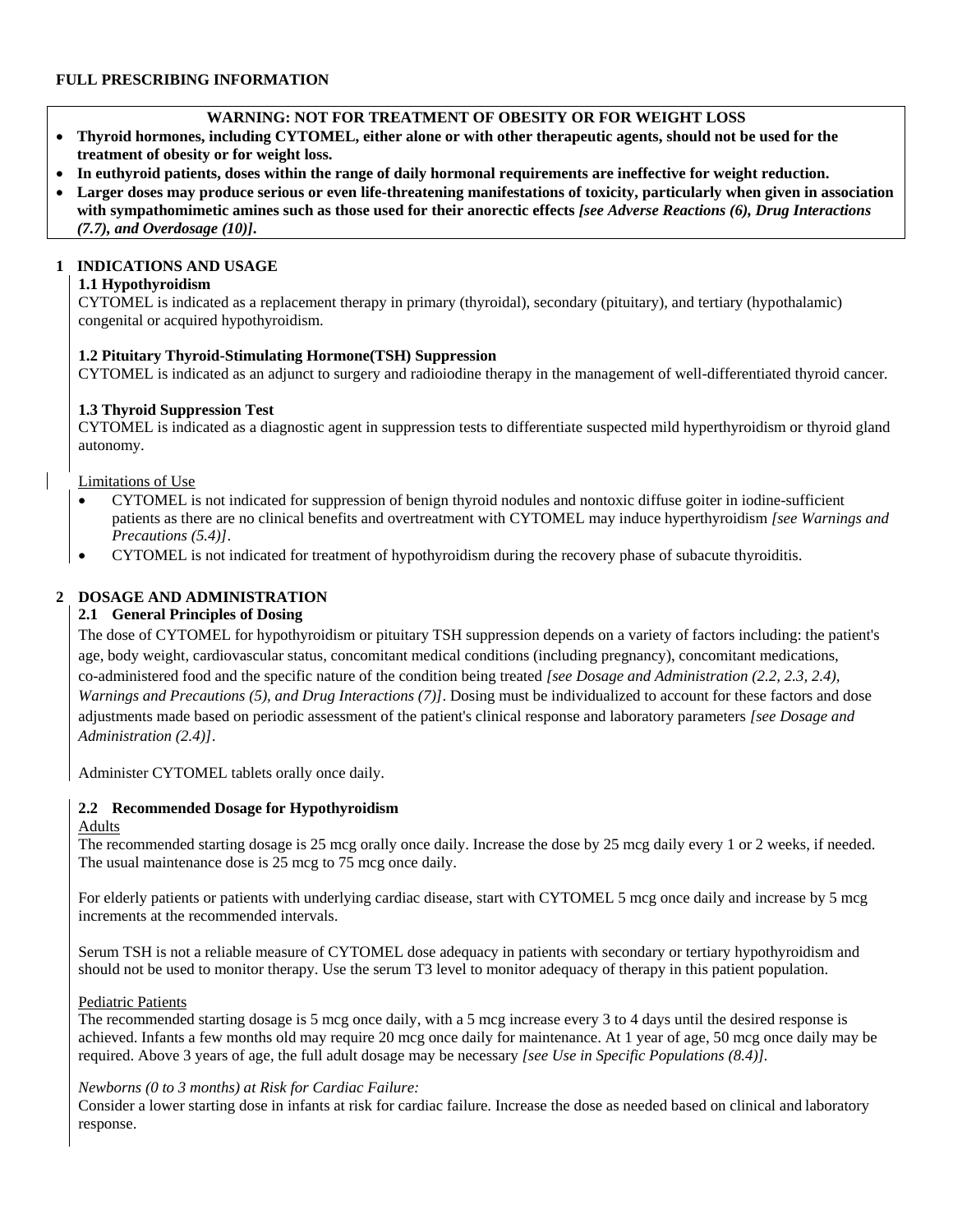# *Pediatric Patients at Risk for Hyperactivity:*

To minimize the risk of hyperactivity in pediatric patients, start at one-fourth the recommended full replacement dose, and increase on a weekly basis by one-fourth the full recommended replacement dose until the full recommended replacement dose is reached.

# Pregnancy

Pre-existing Hypothyroidism: Thyroid hormone dose requirements may increase during pregnancy. Measure serum TSH and free-T4 as soon as pregnancy is confirmed and, at minimum, during each trimester of pregnancy. In patients with primary hypothyroidism, maintain serum TSH in the trimester-specific reference range. For patients with serum TSH above the normal trimester-specific range, increase the dose of thyroid hormone and measure TSH every 4 weeks until a stable dose is reached and serum TSH is within the normal trimester-specific range. Reduce thyroid hormone dosage to pre-pregnancy levels immediately after delivery and measure serum TSH levels 4 to 8 weeks postpartum to ensure thyroid hormone dose is appropriate.

# **2.3 Recommended Dosage for TSH Suppression in Well-Differentiated Thyroid Cancer**

The dose of CYTOMEL should target TSH levels within the desired therapeutic range. This may require higher doses, depending on the target level for TSH suppression.

# **2.4 Recommended Dosage for Thyroid Suppression Test**

The recommended dose is 75 mcg to 100 mcg daily for 7 days, with radioactive iodine uptake being determined before and after the 7 day administration of CYTOMEL. If thyroid function is normal, the radioiodine uptake will drop significantly after treatment. A 50% or greater suppression of uptake indicates a normal thyroid-pituitary axis.

# **2.5 Switching from Levothyroxine to CYTOMEL**

CYTOMEL has a rapid onset of action and residual effects of the other thyroid preparation may persist for the first several weeks after initiating CYTOMEL therapy. When switching a patient to CYTOMEL, discontinue levothyroxine therapy and initiate CYTOMEL at a low dosage. Gradually increase the CYTOMEL dose according to the patient's response.

# **2.6 Monitoring TSH and Triiodothyronine (T3) Levels**

Assess the adequacy of therapy by periodic assessment of laboratory tests and clinical evaluation. Persistent clinical and laboratory evidence of hypothyroidism despite an apparent adequate replacement dose of CYTOMEL may be evidence of inadequate absorption, poor compliance, drug interactions, or a combination of these factors.

# Adults

In adult patients with primary hypothyroidism, monitor serum TSH periodically after initiation of the therapy or any change in dose. To check the immediate response to therapy before the TSH has had a chance to respond or if your patient's status needs to be assessed prior to that point, measurement of total T3 would be most appropriate. In patients on a stable and appropriate replacement dose, evaluate clinical and biochemical response every 6 to 12 months and whenever there is a change in the patient's clinical status.

# Pediatrics

In pediatric patients with hypothyroidism, assess the adequacy of replacement therapy by measuring serum TSH and T3 levels. For pediatric patients three years of age and older, the recommended monitoring is every 3 to 12 months thereafter, following dose stabilization until growth and puberty are completed. Poor compliance or abnormal values may necessitate more frequent monitoring. Perform routine clinical examination, including assessment of development, mental and physical growth, and bone maturation, at regular intervals.

While the general aim of therapy is to normalize the serum TSH level, TSH may not normalize in some patients due to *in utero* hypothyroidism causing a resetting of pituitary-thyroid feedback. Failure of the serum TSH to decrease below 20 IU per liter after initiation of CYTOMEL therapy may indicate the child is not receiving adequate therapy. Assess compliance, dose of medication administered, and method of administration prior to increasing the dose of CYTOMEL *[see Warnings and Precautions (5.1)* and *Use in Specific Populations (8.4)]*.

Secondary and Tertiary Hypothyroidism

Monitor serum T3 levels and maintain in the normal range.

# **3 DOSAGE FORMS AND STRENGTHS**

Tablets (round, white to off-white) available as follows:

- 5 mcg: debossed with KPI on one side and 115 on the other side
- 25 mcg: scored on one side and debossed with KPI and 116 on the other side
- 50 mcg: scored on one side and debossed with KPI and 117 on the other side

# **4 CONTRAINDICATIONS**

CYTOMEL is contraindicated in patients with uncorrected adrenal insufficiency *[see [Warnings and Precautions \(5.3\)\]](http://dailymed.nlm.nih.gov/dailymed/lookup.cfm?setid=f4d851f6-6bf5-4ed5-8d3a-1646773c4d40#S5.4)*.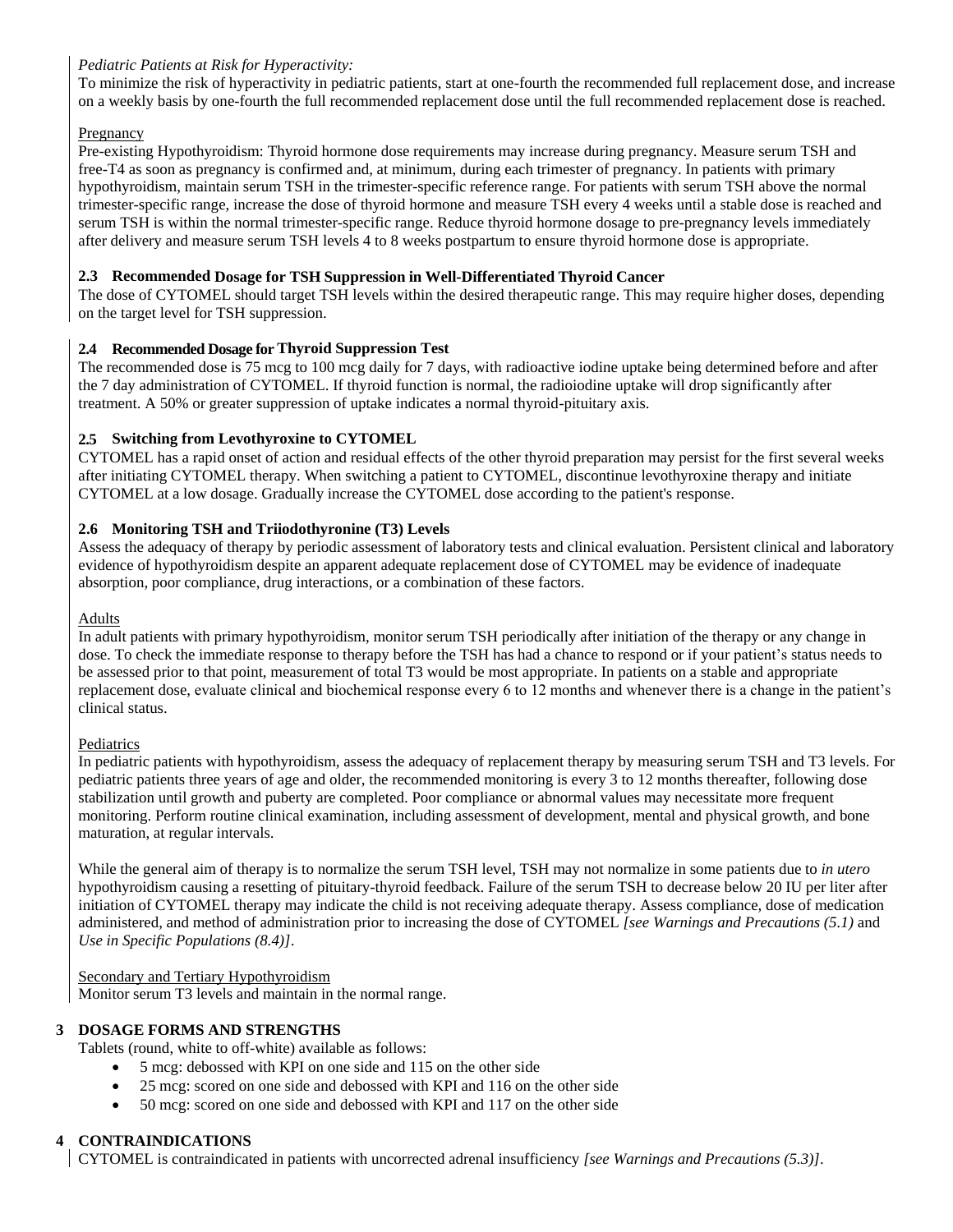# **5 WARNINGS AND PRECAUTIONS**

# **5.1 Cardiac Adverse Reactions in the Elderly and in Patients with Underlying Cardiovascular Disease**

Overtreatment with thyroid hormone may cause an increase in heart rate, cardiac wall thickness, and cardiac contractility and may precipitate angina or arrhythmias, particularly in patients with cardiovascular disease and in elderly patients. Initiate CYTOMEL therapy in this population at lower doses than those recommended in younger individuals or in patients without cardiac disease *[see Dosage and Administration (2.3) and Use in Specific Populations (8.5)].*

Monitor for cardiac arrhythmias during surgical procedures in patients with coronary artery disease receiving suppressive CYTOMEL therapy. Monitor patients receiving concomitant CYTOMEL and sympathomimetic agents for signs and symptoms of coronary insufficiency. If cardiovascular symptoms develop or worsen, reduce or withhold the CYTOMEL dose for one week and restart at a lower dose.

# **5.2 Myxedema Coma**

Myxedema coma is a life-threatening emergency characterized by poor circulation and hypometabolism, and may result in unpredictable absorption of thyroid hormone from the gastrointestinal tract. Use of oral thyroid hormone drug products is not recommended to treat myxedema coma. Administer thyroid hormone products formulated for intravenous administration to treat myxedema coma.

# **5.3 Acute Adrenal Crisis in Patients with Concomitant Adrenal Insufficiency**

Thyroid hormone increases metabolic clearance of glucocorticoids. Initiation of thyroid hormone therapy prior to initiating glucocorticoid therapy may precipitate an acute adrenal crisis in patients with adrenal insufficiency. Treat patients with adrenal insufficiency with replacement glucocorticoids prior to initiating treatment with CYTOMEL *[see Contraindications (4)].*

# **5.4 Prevention of Hyperthyroidism or Incomplete Treatment of Hypothyroidism**

CYTOMEL has a narrow therapeutic index. Over- or undertreatment with CYTOMEL may have negative effects on growth and development, cardiovascular function, bone metabolism, reproductive function, cognitive function, emotional state, gastrointestinal function, and on glucose and lipid metabolism. Titrate the dose of CYTOMEL carefully and monitor response to titration to avoid these effects *[see Dosage and Administration (2.4)].* Monitor for the presence of drug or food interactions when using CYTOMEL and adjust the dose as necessary *[see Drug Interactions (7) and Clinical Pharmacology (12.3)].*

# **5.5 Worsening of Diabetic Control**

Addition of thyroid hormone therapy in patients with diabetes mellitus may worsen glycemic control and result in increased antidiabetic agent or insulin requirements. Carefully monitor glycemic control after starting, changing, or discontinuing CYTOMEL *[see Drug Interactions (7.2)].*

# **5.6 Decreased Bone Mineral Density Associated with Thyroid Hormone Over-Replacement**

Increased bone resorption and decreased bone mineral density may occur as a result of thyroid hormone over-replacement, particularly in post-menopausal women. The increased bone resorption may be associated with increased serum levels and urinary excretion of calcium and phosphorous, elevations in bone alkaline phosphatase, and suppressed serum parathyroid hormone levels. Administer the minimum dose of CYTOMEL that achieves the desired clinical and biochemical response to mitigate against this risk.

# **6 ADVERSE REACTIONS**

Adverse reactions associated with CYTOMEL therapy are primarily those of hyperthyroidism due to therapeutic overdosage *[see Warnings and Precautions (5.4) and [Overdosage \(10\)\]](http://dailymed.nlm.nih.gov/dailymed/lookup.cfm?setid=f4d851f6-6bf5-4ed5-8d3a-1646773c4d40#S10)*. They include the following:

*General*: fatigue, increased appetite, weight loss, heat intolerance, fever, excessive sweating

*Central nervous system*: headache, hyperactivity, nervousness, anxiety, irritability, emotional lability, insomnia

*Musculoskeletal*: tremors, muscle weakness and cramps

*Cardiovascular*: palpitations, tachycardia, arrhythmias, increased pulse and blood pressure, heart failure, angina, myocardial infarction, cardiac arrest

*Respiratory*: dyspnea

*Gastrointestinal*: diarrhea, vomiting, abdominal cramps, elevations in liver function tests

*Dermatologic*: hair loss, flushing

*Endocrine*: decreased bone mineral density

*Reproductive*: menstrual irregularities, impaired fertility

Adverse Reactions in Pediatric Patients

Pseudotumor cerebri and slipped capital femoral epiphysis have been reported in pediatric patients receiving thyroid replacement therapy. Overtreatment may result in craniosynostosis in infants and premature closure of the epiphyses in pediatric patients with resultant compromised adult height.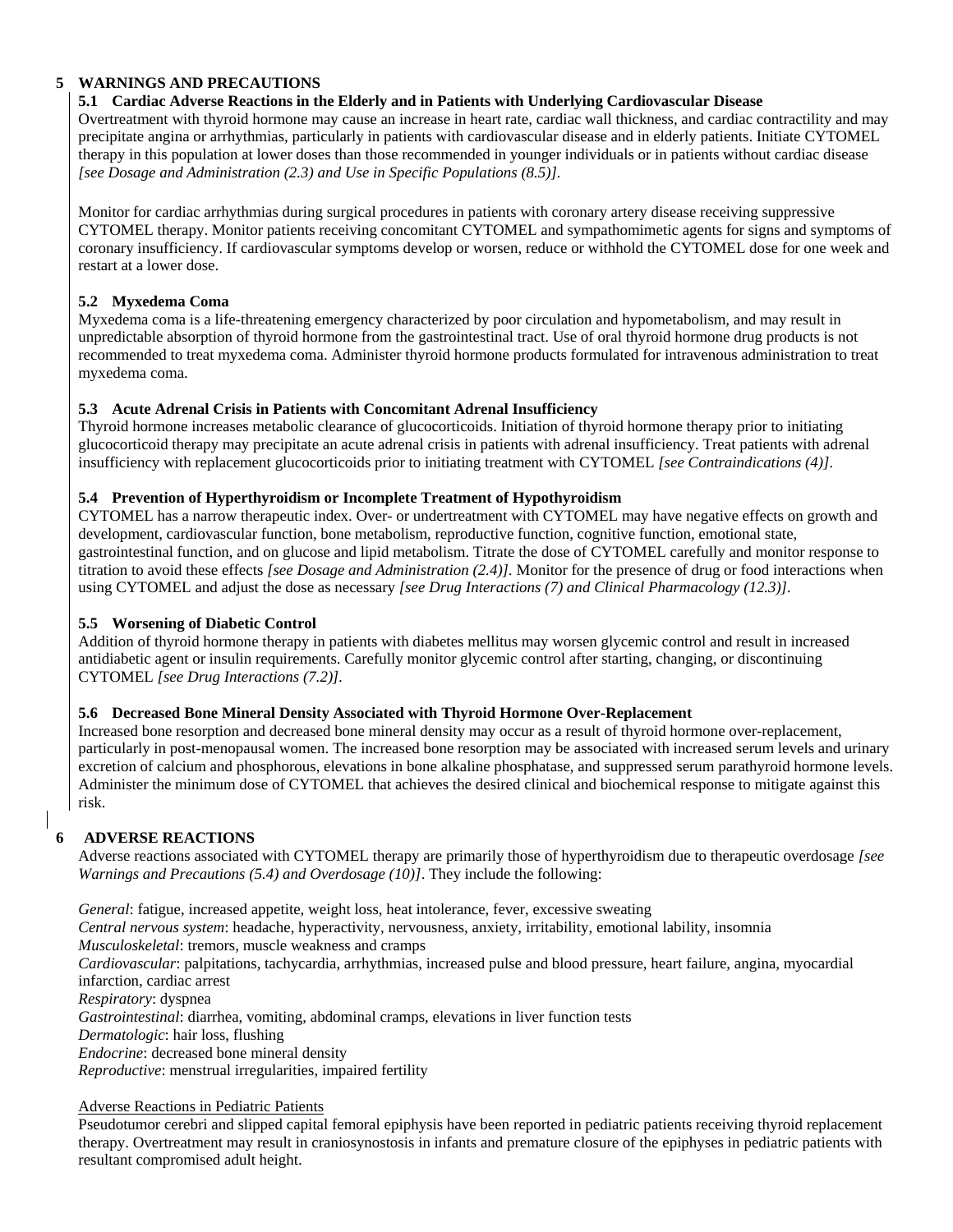# Hypersensitivity Reactions

Hypersensitivity reactions to inactive ingredients have occurred in patients treated with thyroid hormone products. These include urticaria, pruritus, skin rash, flushing, angioedema, various gastrointestinal symptoms (abdominal pain, nausea, vomiting and diarrhea), fever, arthralgia, serum sickness and wheezing.

# **7 DRUG INTERACTIONS**

# **7.1 Drugs Known to Affect Thyroid Hormone Pharmacokinetics**

Many drugs can exert effects on thyroid hormone pharmacokinetics (e.g. absorption, synthesis, secretion, catabolism, protein binding, and target tissue response) and may alter the therapeutic response to CYTOMEL (see Tables  $1 - 4$ ).

### **Table 1: Drugs That May Decrease T3 Absorption (Hypothyroidism)**

Potential impact: Concurrent use may reduce the efficacy of CYTOMEL by binding and delaying or preventing absorption, potentially resulting in hypothyroidism.

| <b>Drug or Drug Class</b>                                                                                                       | <b>Effect</b>                                                                                                                                                                        |
|---------------------------------------------------------------------------------------------------------------------------------|--------------------------------------------------------------------------------------------------------------------------------------------------------------------------------------|
| Bile Acid<br>Sequestrants<br>-Colesevelam<br>-Cholestyramine<br>-Colestipol<br>Ion Exchange Resins<br>-Kayexalate<br>-Sevelamer | Bile acid sequestrants and ion exchange resins are known to decrease thyroid hormones absorption.<br>Administer CYTOMEL at least 4 hours prior to these drugs or monitor TSH levels. |

### **Table 2: Drugs That May Alter Triiodothyronine (T3) Serum Transport Without Affecting Free Thyroxine (FT4) Concentration (Euthyroidism)**

| <b>Drug or Drug Class</b>                                                                                                                                                                                                                                                                                                                                                                                                                                                                                                                                                                                                                                                                                                                                       | <b>Effect</b>                                                                                                                                                                                                                                                                |  |
|-----------------------------------------------------------------------------------------------------------------------------------------------------------------------------------------------------------------------------------------------------------------------------------------------------------------------------------------------------------------------------------------------------------------------------------------------------------------------------------------------------------------------------------------------------------------------------------------------------------------------------------------------------------------------------------------------------------------------------------------------------------------|------------------------------------------------------------------------------------------------------------------------------------------------------------------------------------------------------------------------------------------------------------------------------|--|
| Clofibrate<br>Estrogen-containing<br>oral contraceptives<br>Estrogens (oral)<br>Heroin / Methadone<br>5-Fluorouracil<br>Mitotane<br>Tamoxifen                                                                                                                                                                                                                                                                                                                                                                                                                                                                                                                                                                                                                   | These drugs may increase serum thyroxine-binding globulin (TBG) concentration.                                                                                                                                                                                               |  |
| Androgens / Anabolic<br><b>Steroids</b><br>Asparaginase<br>Glucocorticoids<br>Slow-Release<br>Nicotinic Acid                                                                                                                                                                                                                                                                                                                                                                                                                                                                                                                                                                                                                                                    | These drugs may decrease serum TBG concentration.                                                                                                                                                                                                                            |  |
|                                                                                                                                                                                                                                                                                                                                                                                                                                                                                                                                                                                                                                                                                                                                                                 |                                                                                                                                                                                                                                                                              |  |
| Salicylates $(>2 \text{ g/day})$                                                                                                                                                                                                                                                                                                                                                                                                                                                                                                                                                                                                                                                                                                                                | Salicylates inhibit binding of T4 and T3 to TBG and transthyretin. An initial increase in serum FT4 is<br>followed by return of FT4 to normal levels with sustained therapeutic serum salicylate concentrations,<br>although total T4 levels may decrease by as much as 30%. |  |
| Other drugs:<br>Carbamazepine<br>These drugs may cause protein binding site displacement. Furosemide has been shown to inhibit the<br>Furosemide (>80 mg<br>protein binding of T4 to TBG and albumin, causing an increased free-T4 fraction in serum. Furosemide<br>IV)<br>competes for T4-binding sites on TBG, prealbumin, and albumin, so that a single high dose can acutely<br>Heparin<br>lower the total T4 level. Phenytoin and carbamazepine reduce serum protein binding of thyroid<br>Hydantoins<br>hormones, and total and FT4 may be reduced by 20% to 40%, but most patients have normal serum TSH<br>Non-Steroidal Anti-<br>levels and are clinically euthyroid. Closely monitor thyroid hormone parameters.<br>inflammatory Drugs<br>- Fenamates |                                                                                                                                                                                                                                                                              |  |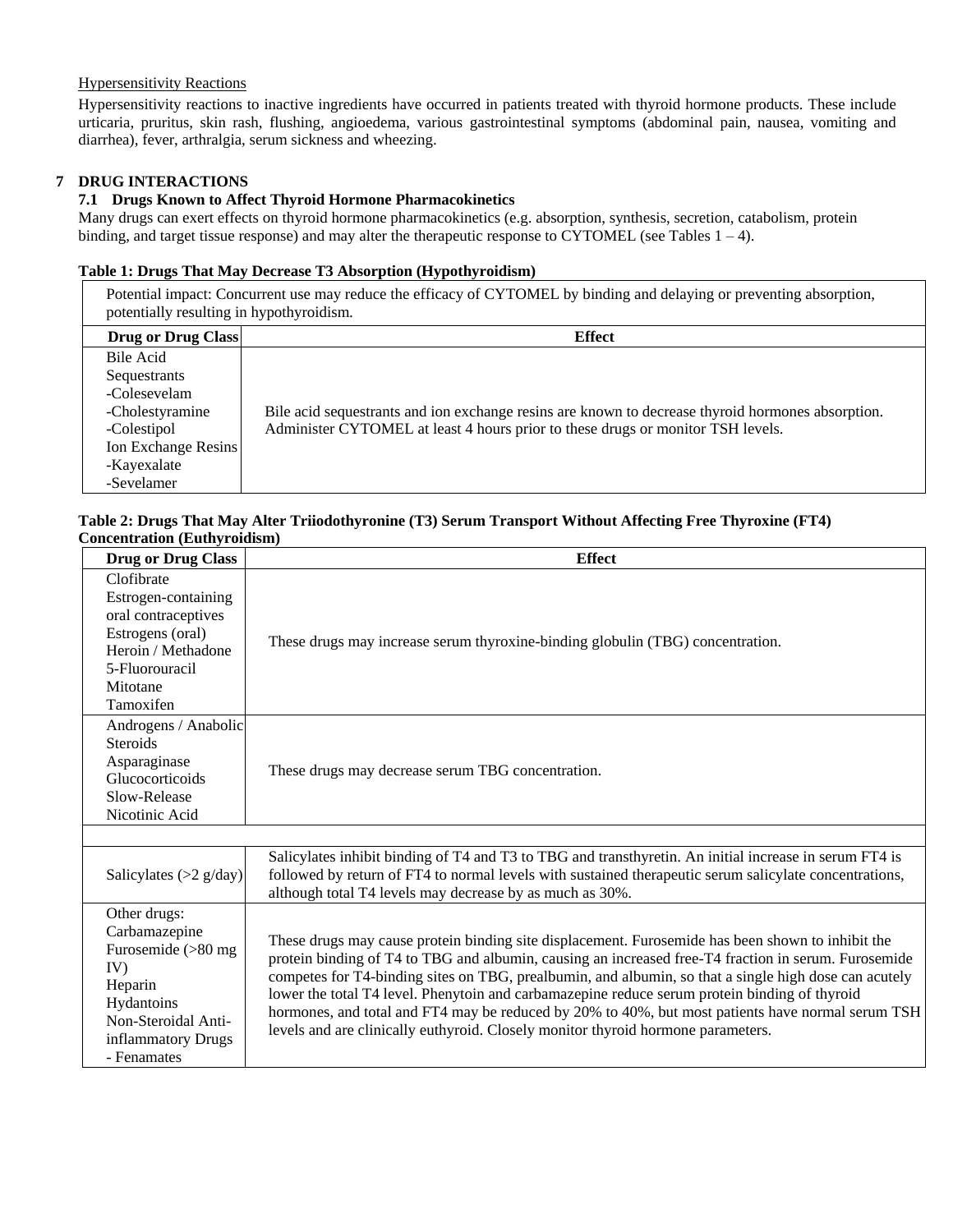# **Table 3: Drugs That May Alter Hepatic Metabolism of Thyroid hormones**

Potential impact: Stimulation of hepatic microsomal drug-metabolizing enzyme activity may cause increased hepatic degradation of thyroid hormones, resulting in increased CYTOMEL requirements.

| <b>Drug or Drug Class</b> | <b>Effect</b>                                                                                                                                                                                                                                                                                                                                                                                                                          |  |
|---------------------------|----------------------------------------------------------------------------------------------------------------------------------------------------------------------------------------------------------------------------------------------------------------------------------------------------------------------------------------------------------------------------------------------------------------------------------------|--|
| Phenobarbital<br>Rifampin | Phenobarbital has been shown to reduce the response to thyroxine. Phenobarbital increases<br>L-thyroxine metabolism by inducing uridine 5'-diphospho-glucuronosyltransferase (UGT) and<br>leads to a lower T4 serum levels. Changes in thyroid status may occur if barbiturates are added or<br>withdrawn from patients being treated for hypothyroidism. Rifampin has been shown to accelerate<br>the metabolism of thyroid hormones. |  |

# **Table 4: Drugs That May Decrease Conversion of T4 to T3**

Potential impact: Administration of these enzyme inhibitors decreases the peripheral conversion of T4 to T3, leading to decreased T3 levels. However, serum T4 levels are usually normal but may occasionally be slightly increased.

| <b>Drug or Drug Class</b>                                              | <b>Effect</b>                                                                                                                                                                                                                                                                                                      |  |
|------------------------------------------------------------------------|--------------------------------------------------------------------------------------------------------------------------------------------------------------------------------------------------------------------------------------------------------------------------------------------------------------------|--|
| Beta-adrenergic<br>antagonists<br>(e.g., Propranolol<br>$>160$ mg/day) | In patients treated with large doses of propranolol $(>160 \text{ mg/day})$ , T3 and T4 levels change,<br>TSH levels remain normal, and patients are clinically euthyroid. Actions of particular<br>beta-adrenergic antagonists may be impaired when a hypothyroid patient is converted to the<br>euthyroid state. |  |
| Glucocorticoids (e.g.,<br>Dexamethasone<br>$\geq$ 4 mg/day)            | Short-term administration of large doses of glucocorticoids may decrease serum T3<br>concentrations by 30% with minimal change in serum T4 levels. However, long-term<br>glucocorticoid therapy may result in slightly decreased T3 and T4 levels due to decreased<br>TBG production (see above).                  |  |
| Other drugs:<br>Amiodarone                                             | Amiodarone inhibits peripheral conversion of levothyroxine (T4) to triiodothyronine (T3) and<br>may cause isolated biochemical changes (increase in serum free-T4, and decreased or normal<br>free-T3) in clinically euthyroid patients.                                                                           |  |

# **7.2 Antidiabetic Therapy**

Addition of CYTOMEL therapy in patients with diabetes mellitus may worsen glycemic control and result in increased antidiabetic agent or insulin requirements. Carefully monitor glycemic control, especially when CYTOMEL is started, changed, or discontinued *[see Warnings and Precautions (5.5)]*.

# **7.3 Oral Anticoagulants**

CYTOMEL increases the response to oral anticoagulant therapy. Therefore, a decrease in the dose of anticoagulant may be warranted with correction of the hypothyroid state or when the CYTOMEL dose is increased. Closely monitor coagulation tests to permit appropriate and timely dosage adjustments.

# **7.4 Digitalis Glycosides**

CYTOMEL may reduce the therapeutic effects of digitalis glycosides. Serum digitalis glycoside levels may be decreased when a hypothyroid patient becomes euthyroid, necessitating an increase in the dose of digitalis glycosides.

# **7.5 Antidepressant Therapy**

Concurrent use of tricyclic (e.g., amitriptyline) or tetracyclic (e.g., maprotiline) antidepressants and CYTOMEL may increase the therapeutic and toxic effects of both drugs, possibly due to increased receptor sensitivity to catecholamines. Toxic effects may include increased risk of cardiac arrhythmias and central nervous system stimulation. CYTOMEL may accelerate the onset of action of tricyclics. Administration of sertraline in patients stabilized on CYTOMEL may result in increased CYTOMEL requirements.

# **7.6 Ketamine**

Concurrent use of ketamine and CYTOMEL may produce marked hypertension and tachycardia. Closely monitor blood pressure and heart rate in these patients.

# **7.7 Sympathomimetics**

Concurrent use of sympathomimetics and CYTOMEL may increase the effects of sympathomimetics or thyroid hormone. Thyroid hormones may increase the risk of coronary insufficiency when sympathomimetic agents are administered to patients with coronary artery disease.

# **7.8 Tyrosine-Kinase Inhibitors**

Concurrent use of tyrosine-kinase inhibitors such as imatinib may cause hypothyroidism. Closely monitor TSH levels in such patients.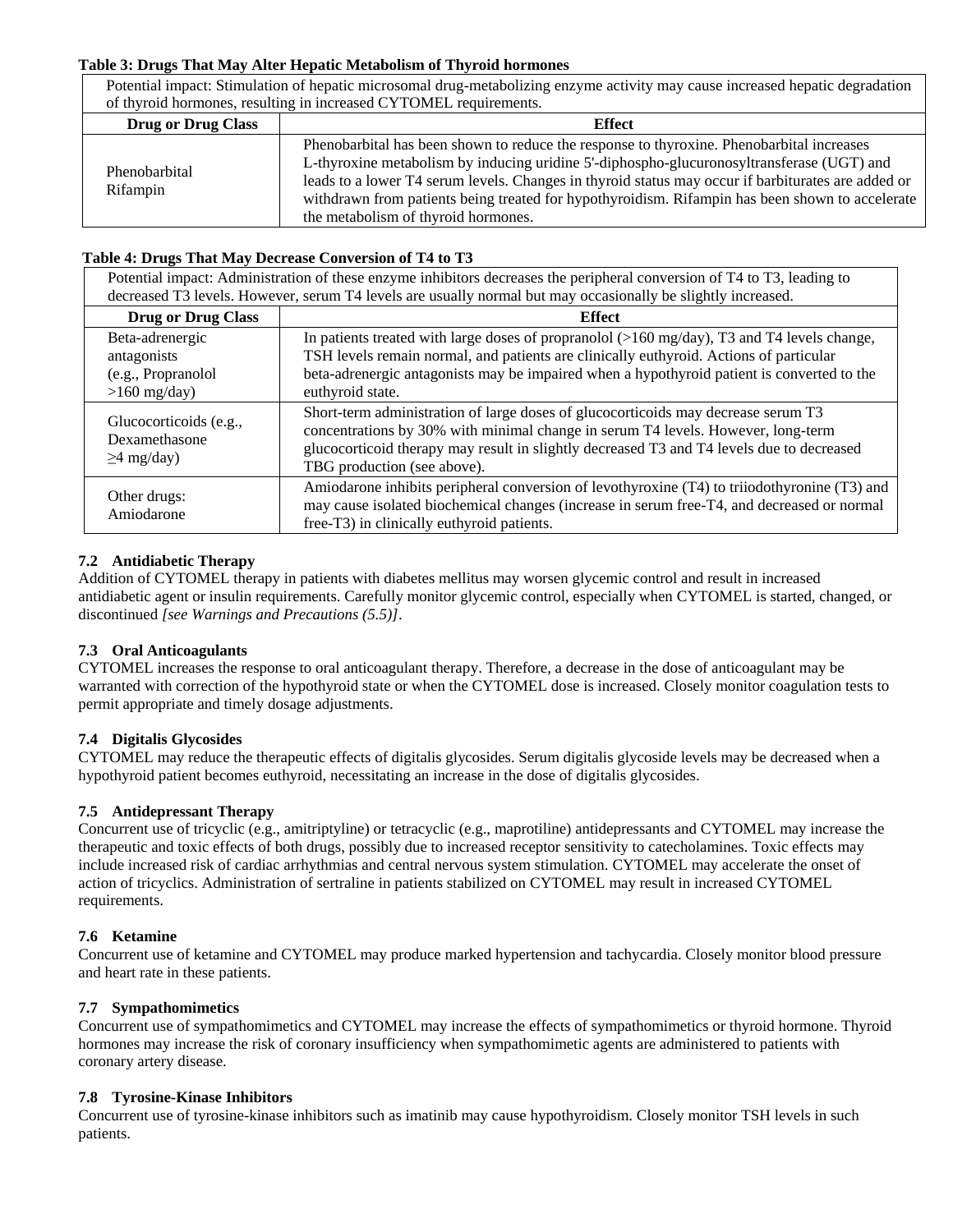# **7.9 Drug-Laboratory Test Interactions**

Consider changes in TBG concentration when interpreting T4 and T3 values. Measure and evaluate unbound (free) hormone in this circumstance. Pregnancy, infectious hepatitis, estrogens, estrogen-containing oral contraceptives, and acute intermittent porphyria increase TBG concentrations. Nephrosis, severe hypoproteinemia, severe liver disease, acromegaly, androgens and corticosteroids decrease TBG concentration. Familial hyper- or hypo-thyroxine binding globulinemias have been described, with the incidence of TBG deficiency approximating 1 in 9000.

# **8 USE IN SPECIFIC POPULATIONS**

# **8.1 Pregnancy**

# Risk Summary

Experience with liothyronine use in pregnant women, including data from post-marketing studies, have not reported increased rates of major birth defects or miscarriages *(see Data).* There are risks to the mother and fetus associated with untreated hypothyroidism in pregnancy. Since TSH levels may increase during pregnancy, TSH should be monitored and CYTOMEL dosage adjusted during pregnancy *(see Clinical Considerations)*. There are no animal studies conducted with liothyronine during pregnancy. CYTOMEL should not be discontinued during pregnancy and hypothyroidism diagnosed during pregnancy should be promptly treated.

The estimated background risk of major birth defects and miscarriage for the indicated population is unknown. In the U.S. general population, the estimated background risk of major birth defects and miscarriage in clinically recognized pregnancies is 2 to 4% and 15 to 20%, respectively.

# Clinical Considerations

# *Disease-associated maternal and/or embryo/fetal risk*

Maternal hypothyroidism during pregnancy is associated with a higher rate of complications, including spontaneous abortion, gestational hypertension, pre-eclampsia, stillbirth, and premature delivery. Untreated maternal hypothyroidism may have an adverse effect on fetal neurocognitive development.

# *Dose adjustments during pregnancy and the postpartum period*

Pregnancy may increase CYTOMEL requirements. Serum TSH levels should be monitored and the CYTOMEL dosage adjusted during pregnancy. Since postpartum TSH levels are similar to preconception values, the CYTOMEL dosage should return to the pre-pregnancy dose immediately after delivery *[see Dosage and Administration (2.3)].*

# Data

# *Human Data*

Liothyronine is approved for use as a replacement therapy for hypothyroidism. Data from post-marketing studies have not reported increased rates of fetal malformations, miscarriages, or other adverse maternal or fetal outcomes associated with liothyronine use in pregnant women.

# **8.2 Lactation**

# Risk Summary

Limited published studies report that liothyronine is present in human milk. However, there is insufficient information to determine the effects of liothyronine on the breastfed infant and no available information on the effects of liothyronine on milk production. The developmental and health benefits of breastfeeding should be considered along with the mother's clinical need for CYTOMEL and any potential adverse effects on the breastfed infant from CYTOMEL or from the underlying maternal condition.

# **8.4 Pediatric Use**

The initial dose of CYTOMEL varies with age and body weight. Dosing adjustments are based on an assessment of the individual patient's clinical and laboratory parameters *[see Dosage and Administration (2.3, 2.4)]*.

In pediatric patients in whom a diagnosis of permanent hypothyroidism has not been established, discontinue thyroid hormone for a trial period, but only after the child is at least 3 years of age. Obtain serum TSH, T4, and T3 levels at the end of the trial period, and use laboratory test results and clinical assessments to guide diagnosis and treatment, if warranted *[see Dosage and Administration (2.6)].*

# Congenital Hypothyroidism *[see Dosage and Administration (2.2, 2.6)]*

Rapid restoration of normal serum T4 concentrations is essential for preventing the adverse effects of congenital hypothyroidism on intellectual development as well as on overall physical growth and maturation. Therefore, initiate thyroid hormone immediately upon diagnosis. Thyroid hormone is generally continued for life in these patients.

Closely monitor infants during the first 2 weeks of thyroid hormone therapy for cardiac overload, arrhythmias, and aspiration from avid suckling.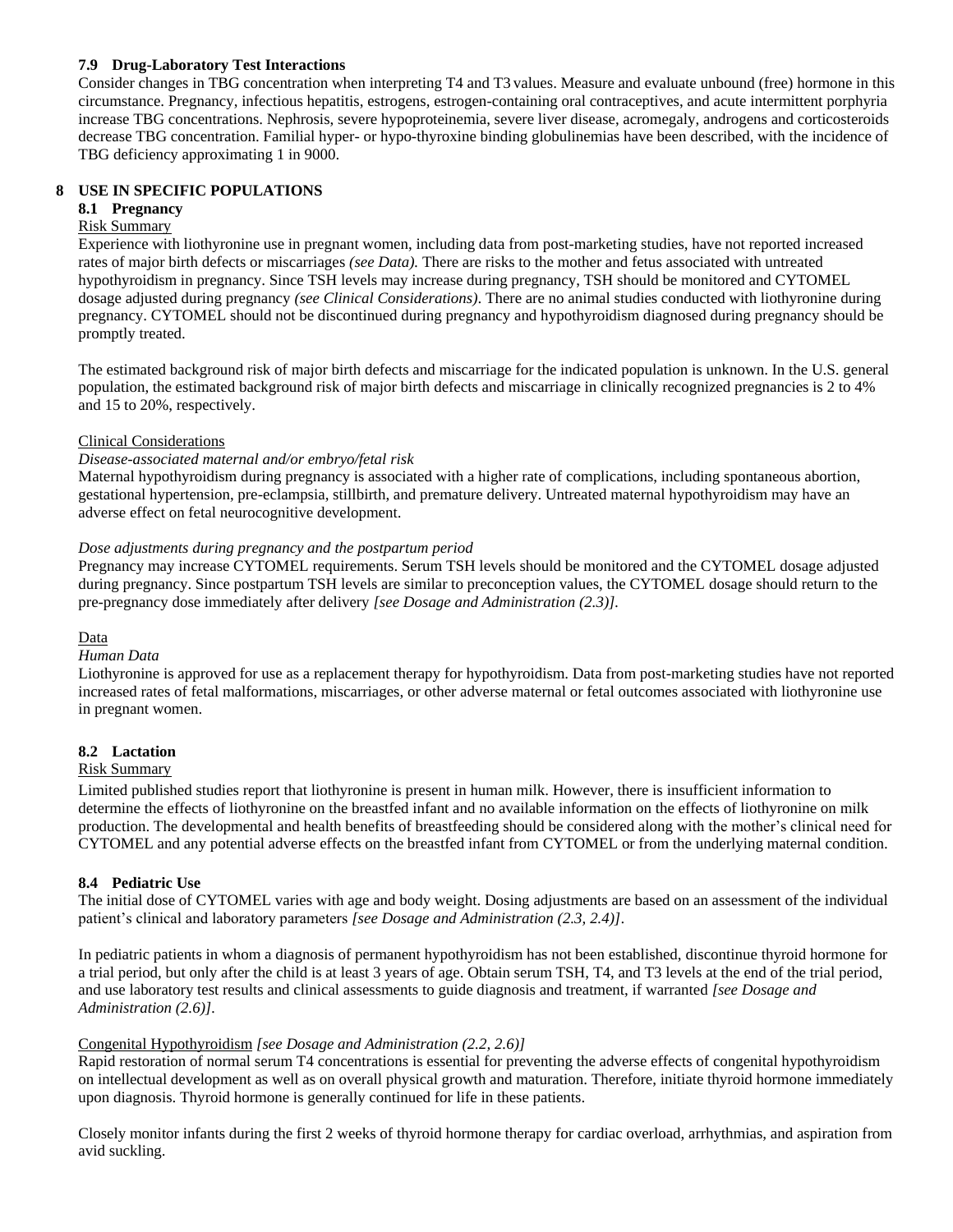Closely monitor patients to avoid undertreatment or overtreatment. Undertreatment may have deleterious effects on intellectual development and linear growth. Overtreatment is associated with craniosynostosis in infants, may adversely affect the tempo of brain maturation, and may accelerate the bone age and result in premature epiphyseal closure and compromised adult stature *[see Dosage and Administration (2.6) and Adverse Reactions (6)]*.

### Acquired Hypothyroidism in Pediatric Patients

Closely monitor patients to avoid undertreatment and overtreatment. Undertreatment may result in poor school performance due to impaired concentration and slowed mentation and in reduced adult height. Overtreatment may accelerate the bone age and result in premature epiphyseal closure and compromised adult stature.

Treated children may manifest a period of catch-up growth, which may be adequate in some cases to normalize adult height. In children with severe or prolonged hypothyroidism, catch-up growth may not be adequate to normalize adult height *[see Adverse Reactions (6)]*.

# **8.5 Geriatric Use**

Because of the increased prevalence of cardiovascular disease among the elderly, initiate CYTOMEL at less than the full replacement dose *[see [Dosage and Administration \(2.3\)](http://dailymed.nlm.nih.gov/dailymed/lookup.cfm?setid=f4d851f6-6bf5-4ed5-8d3a-1646773c4d40#S2.3) and [Warnings and Precautions \(5.1\)\]](http://dailymed.nlm.nih.gov/dailymed/lookup.cfm?setid=f4d851f6-6bf5-4ed5-8d3a-1646773c4d40#S5.2)*. Atrial arrhythmias can occur in elderly patients. Atrial fibrillation is the most common of the arrhythmias observed with thyroid hormone overtreatment in the elderly.

### **10 OVERDOSAGE**

The signs and symptoms of overdosage are those of hyperthyroidism *[see [Warnings and Precautions \(5.4\)](http://dailymed.nlm.nih.gov/dailymed/lookup.cfm?setid=f4d851f6-6bf5-4ed5-8d3a-1646773c4d40#S5.1) an[d Adverse](http://dailymed.nlm.nih.gov/dailymed/lookup.cfm?setid=f4d851f6-6bf5-4ed5-8d3a-1646773c4d40#S6)  [Reactions](http://dailymed.nlm.nih.gov/dailymed/lookup.cfm?setid=f4d851f6-6bf5-4ed5-8d3a-1646773c4d40#S6) (6)]*. In addition, confusion and disorientation may occur. Cerebral embolism, seizure, shock, coma, and death have been reported. Symptoms may not necessarily be evident or may not appear until several days after ingestion.

Reduce the CYTOMEL dose or temporarily discontinued if signs or symptoms of overdosage occur. Initiate appropriate supportive treatment as dictated by the patient's medical status.

For current information on the management of poisoning or overdosage, contact the National Poison Control Center at 1-800-222-1222 o[r www.poison.org.](http://sharepoint.fda.gov/AppData/Local/AppData/Local/Microsoft/Windows/Temporary%20Internet%20Files/Content.Outlook/AppData/Local/Temp/1/AppData/Local/Microsoft/Windows/INetCache/Content.Outlook/L88KCC25/www.poison.org)

### **11 DESCRIPTION**

CYTOMEL tablets contain the active ingredient, liothyronine (L-triiodothyronine or LT3), a synthetic form of a thyroid hormone liothyronine in sodium salt form. It is chemically designated as L-Tyrosine, *O*-(4-hydroxy-3-iodophenyl)-3,5-diiodo-, monosodium salt. The molecular formula, molecular weight and structural formula of liothyronine sodium are given below.



 $C_{15}H_{11}I_3NNaO_4$ M.W.672.96

CYTOMEL tablets contain liothyronine sodium equivalent to liothyronine in 5 mcg, 25 mcg, and 50 mcg. Inactive ingredients consist of calcium sulfate, corn starch, gelatin, stearic acid, sucrose and talc.

# **12 CLINICAL PHARMACOLOGY**

### **12.1 Mechanism of Action**

Thyroid hormones exert their physiologic actions through control of DNA transcription and protein synthesis. Triiodothyronine (T3) and L-thyroxine (T4) diffuse into the cell nucleus and bind to thyroid receptor proteins attached to DNA. This hormone nuclear receptor complex activates gene transcription and synthesis of messenger RNA and cytoplasmic proteins.

The physiological actions of thyroid hormones are produced predominantly by T3, the majority of which (approximately 80%) is derived from T4 by deiodination in peripheral tissues.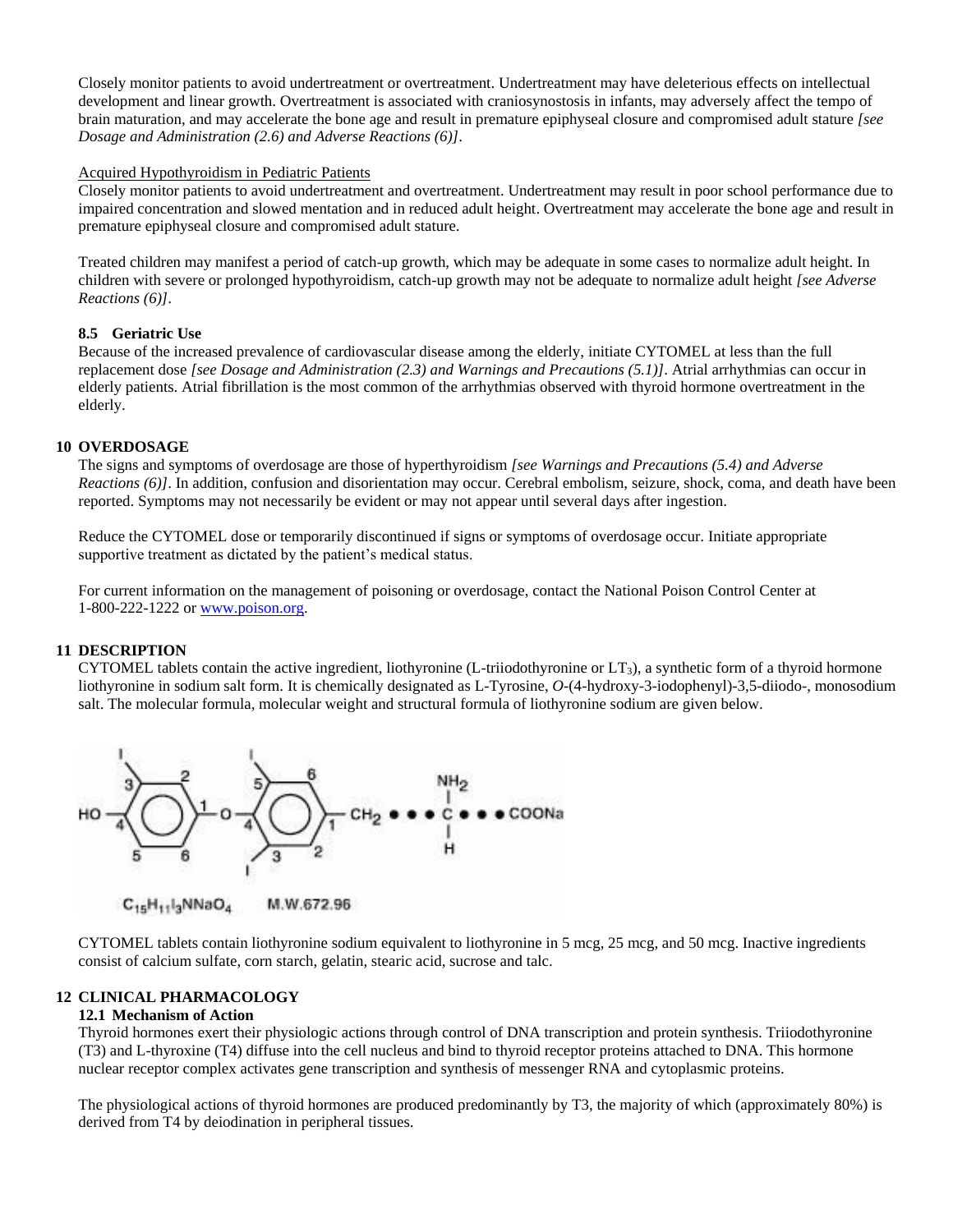# **12.2 Pharmacodynamics**

The onset of activity of liothyronine sodium occurs within a few hours. Maximum pharmacologic response occurs within 2 or 3 days.

# **12.3 Pharmacokinetics**

# Absorption

T3 is almost totally absorbed, 95 percent in 4 hours. The hormones contained in the natural preparations are absorbed in a manner similar to the synthetic hormones.

# Distribution

Liothyronine sodium (T3) is not firmly bound to serum protein. The higher affinity of levothyroxine (T4) for both thyroid-binding globulin and thyroid-binding prealbumin as compared to triiodothyronine (T3) partially explains the higher serum levels and longer half-life of the former hormone. Both protein-bound hormones exist in reverse equilibrium with minute amounts of free hormone, the latter accounting for the metabolic activity.

# Elimination

# *Metabolism*

The major pathway of thyroid hormone metabolism is through sequential deiodination. Approximately 80% of circulating T3 is derived from peripheral T4 by monodeiodination. The liver is the major site of degradation for both T4 and T3. T3 is further deiodinated to diiodothyronine. Thyroid hormones are also metabolized via conjugation with glucuronides and sulfates and excreted directly into the bile and gut where they undergo enterohepatic recirculation.

# *Excretion*

Thyroid hormones are primarily eliminated by the kidneys. A portion of the conjugated hormone reaches the colon unchanged and is eliminated in the feces. The biological half-life is about 2-1/2 days.

# **13 NONCLINICAL TOXICOLOGY**

# **13.1 Carcinogenesis, Mutagenesis, Impairment of Fertility**

Animal studies have not been performed to evaluate the carcinogenic potential, mutagenic potential or effects on fertility of liothyronine sodium.

# **16 HOW SUPPLIED/STORAGE AND HANDLING**

CYTOMEL tablets (round, white to off-white) are supplied as follows:

| <b>Strength</b>  | <b>Tablet Markings</b>             | $NDC - bottles of 100$ |
|------------------|------------------------------------|------------------------|
|                  | Debossed with KPI on one side and  |                        |
| 5 mcg            | 115 on the other side              | 60793-115-01           |
|                  | Scored on one side and debossed    |                        |
| $25 \text{ mcg}$ | with KPI and 116 on the other side | 60793-116-01           |
|                  | Scored on one side and debossed    |                        |
| $50 \text{ m}$   | with KPI and 117 on the other side | 60793-117-01           |

Store between 15°C and 30°C (59°F and 86°F).

# **17 PATIENT COUNSELING INFORMATION**

# Dosing and Administration

- Instruct patients that CYTOMEL should only be taken as directed by their healthcare provider.
- Instruct patients to notify their healthcare provider should they become pregnant or breastfeeding or are thinking of becoming pregnant, while taking CYTOMEL.

# Important Information

- Inform patients that the liothyronine in CYTOMEL is intended to replace a hormone that is normally produced by the thyroid gland. Generally replacement therapy is to be taken for life.
- Inform patients that CYTOMEL should not be used as a primary or adjunctive therapy in a weight control program.
- Instruct patients to notify their healthcare provider if they are taking any other medications, including prescription and over-the-counter preparations.
- Instruct patients to notify their healthcare provider of any other medical conditions, particularly heart disease, diabetes, clotting disorders, and adrenal or pituitary gland problems, as the dose of medications used to control these other conditions may need to be adjusted while taking CYTOMEL. If patents are taking anticoagulants (blood thinners), their clotting status should be checked frequently.